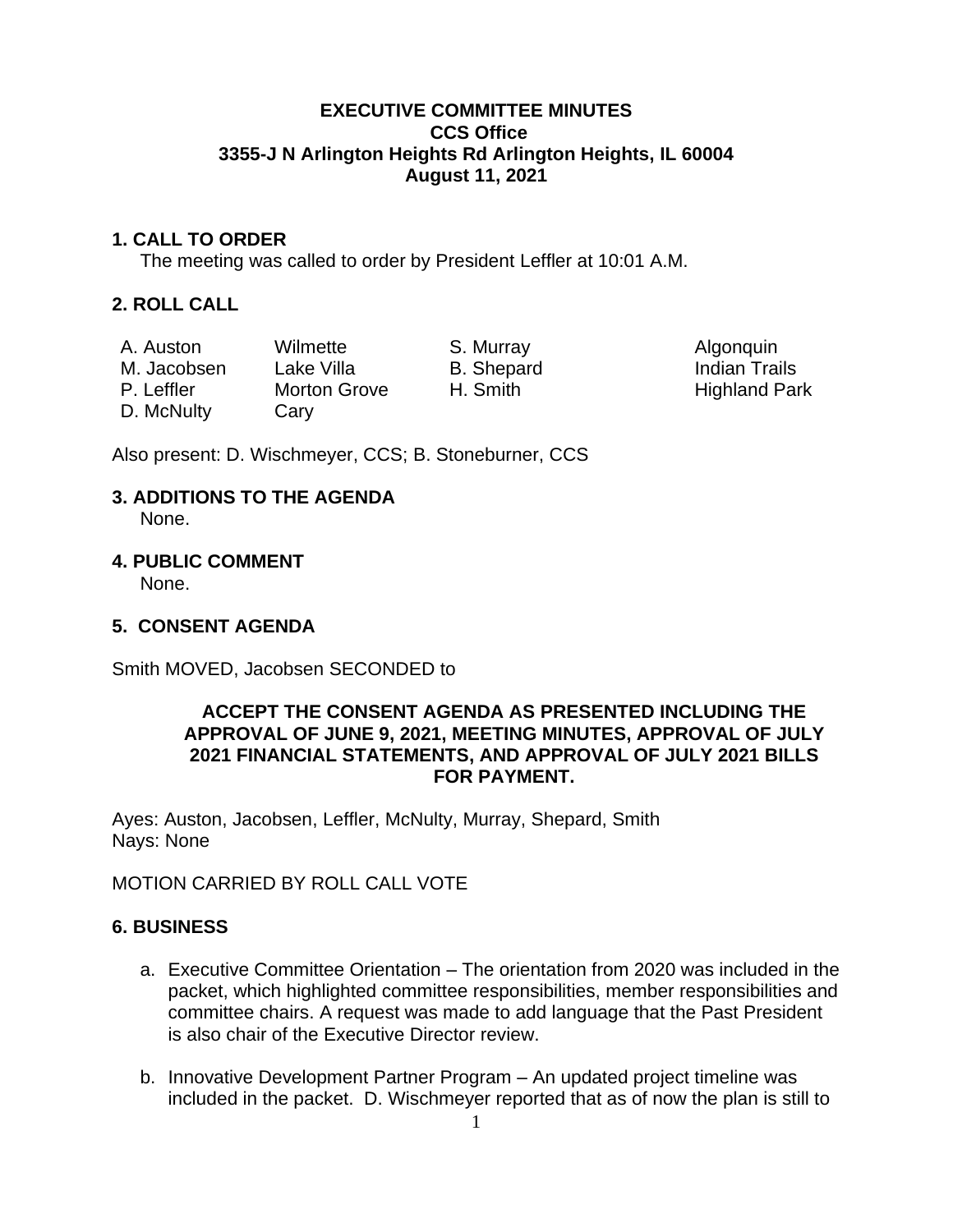bring a vote to Governing Board in January but Innovative is behind schedule. Wischmeyer asked the Executive Committee who they felt should put forth the recommendation to Governing Board regarding the move to Vega Discover. After a lengthy discussion, Executive Committee agreed that the User Experience Advisory Group should review and bring forth their recommendation to Governing Board in January with an update to Executive Committee in December. D. Wischmeyer will share an update and the decision-making process at the October Governing Board meeting.

- c. COVID-19 Update The CCS office has re-implemented mask requirements for employees and visitors to the office. All area counties are now at a high transmission rate that covers all CCS libraries. After a brief discussion, President Leffler stated that the Executive Committee would meet virtually in September and will take it month by month. At the September meeting the Executive Committee will decide if the October Governing Board meeting will be virtual or in person.
- d. Workers' Compensation Update D. Wischmeyer reported that an employee was in an auto accident returning home from CCS business. CCS worked with LIRA, Hartford and HR Source to file all appropriate paperwork. There may be an impact to workers' compensation rates in the future due to this approved claim.
- e. Prospective Member Update Warren-Newport Public Library reached out to request a membership quote. CCS will provide a quote in September. The library's current contract with Innovative runs through September 2023.

#### **7. ADJOURN TO CLOSED SESSION**

Smith MOVED, Shepard SECONDED to

#### **MOVE INTO CLOSED SESSION AT 10:37 A.M. PURSUANT TO 5 ILCS 120/2 C (1) THE APPOINTMENT, EMPLOYMENT, COMPENSATION, DISCIPLINE, PERFORMANCE, OR DISMISSAL OF SPECIFIC EMPLOYEES OF THE PUBLIC BODY.**

Ayes: Auston, Jacobsen, Leffler, McNulty, Murray, Shepard, Smith Nays: None

MOTION CARRIED BY ROLL CALL VOTE

#### **8. RECONVENE OPEN SESSION**

The Executive Committee returned to open session at 10:41 A.M. to make determination about extension of paid leave for the Executive Director. Roll call was taken.